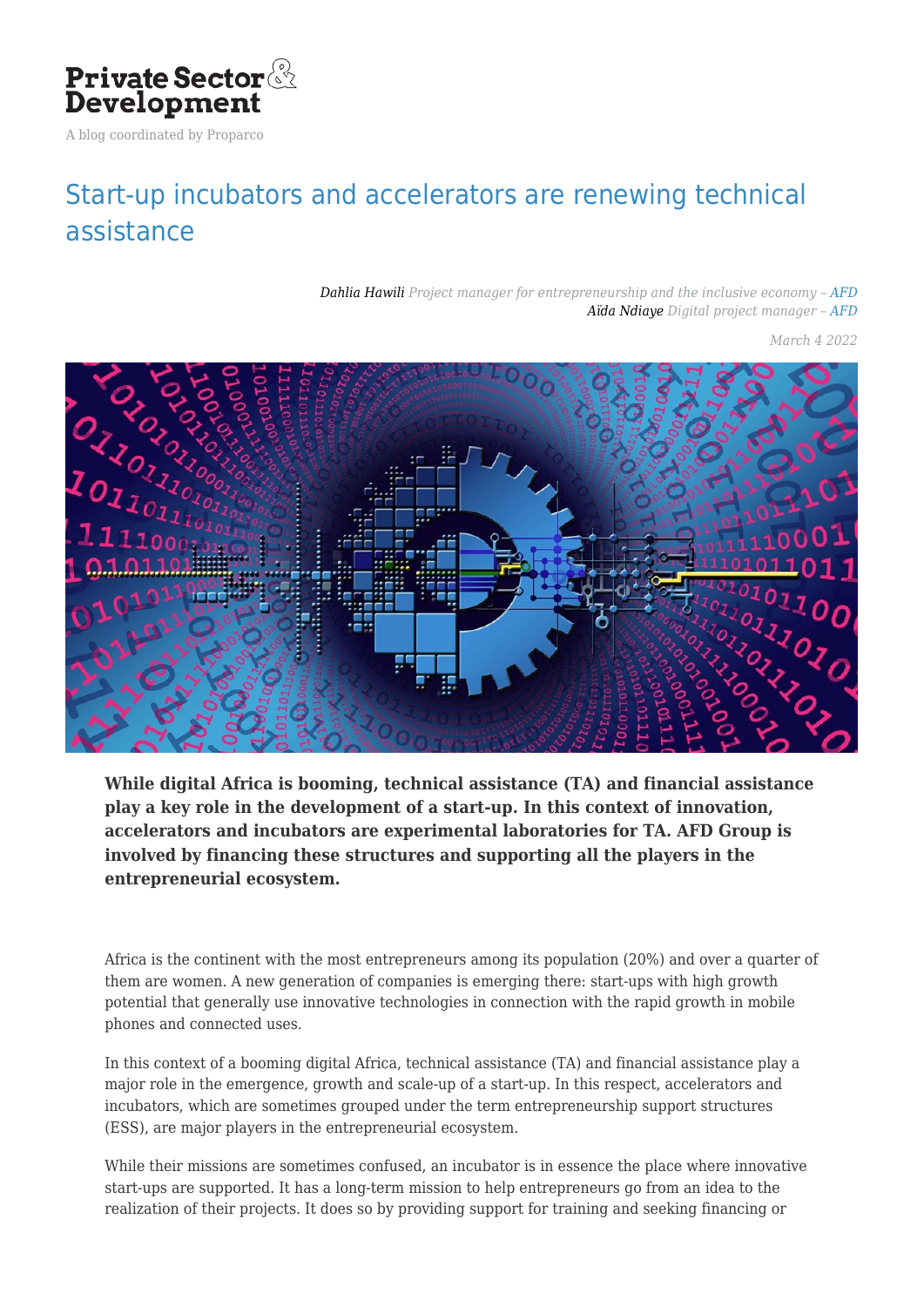partnerships. An accelerator generally offers a program of limited duration. It focuses on a customized approach which may include mentoring or training mechanisms, sometimes with more specific components for fundraising.

## **ESS: THE CORNERSTONE OF THE ENTREPRENEURIAL ECOSYSTEM**

If ESS are considered as the cornerstone of the entrepreneurial ecosystem, it is primarily because they are designed to condense the entire range of services not provided by the other players. They assist entrepreneurs with their professional development through mentoring and allow them to acquire the necessary skills through specific training (management, marketing, business development, corporate law, finance, administration, etc.), while providing them with a coworking space with access to broadband internet.

They also allow entrepreneurs to build their professional networks through support between cohorts. This collective approach also makes it possible to achieve significant economies of scale by pooling the similar needs of participants. While ESS have a very broad scope of action in Africa, there are equally great disparities in the range of services. Indeed, these services are very much dependent on the capacity of these structures to obtain financing, as they are never sure to achieve their profitability with a client base of start-ups.

In addition to the traditional skills targeting business performance, iterative experimental methodologies must be considered as a base to help empower young entrepreneurs on dynamic markets. For example, the "lean start-up" concept encourages start-ups to be frugal with their resources, by testing each hypothesis with their target and pivoting in response to the feedback from the users of the product or service proposed. Emphasis is also placed on the behavioral skills required in a world in transition.

By making greater use of these methodologies, incubators and accelerators become real experimental laboratories and rigorous observatories of innovation in Africa, supported by new models such as virtual incubators and start-up studios.

## **AFD SUPPORTS INNOVATIVE ASSISTANCE**

AFD Group is a committed partner for incubators and accelerators. It takes action both by financing these structures and by providing TA to support all the players in the entrepreneurial ecosystem, which subsequently provide technical assistance to the entrepreneurs.

For example, the AFIDBA (AFD for Inclusive and Digital Business in Africa) project, which is based on a consortium of ten players including five beneficiary incubators, aims to develop inclusive entrepreneurship in the digital sector. This project focuses on the incubation of 60 start-ups and seed funding for 28 others, as well as on the implementation of a support methodology to build the capacities of incubators.

This new approach makes it possible to more effectively target the start-ups selected and build expertise for the support proposed.

Taking a similar approach, the Digital Africa seed fund, via the operators AfriLabs and Afric'innov, takes action to improve synergies between the various ESS through training workshops, certifications for hubs of excellence and by sharing best practices across the continent.

Through its support to ESS, AFD Group is able to reach more entrepreneurs organized as communities, test new support methodologies and develop local skills in technical assistance.